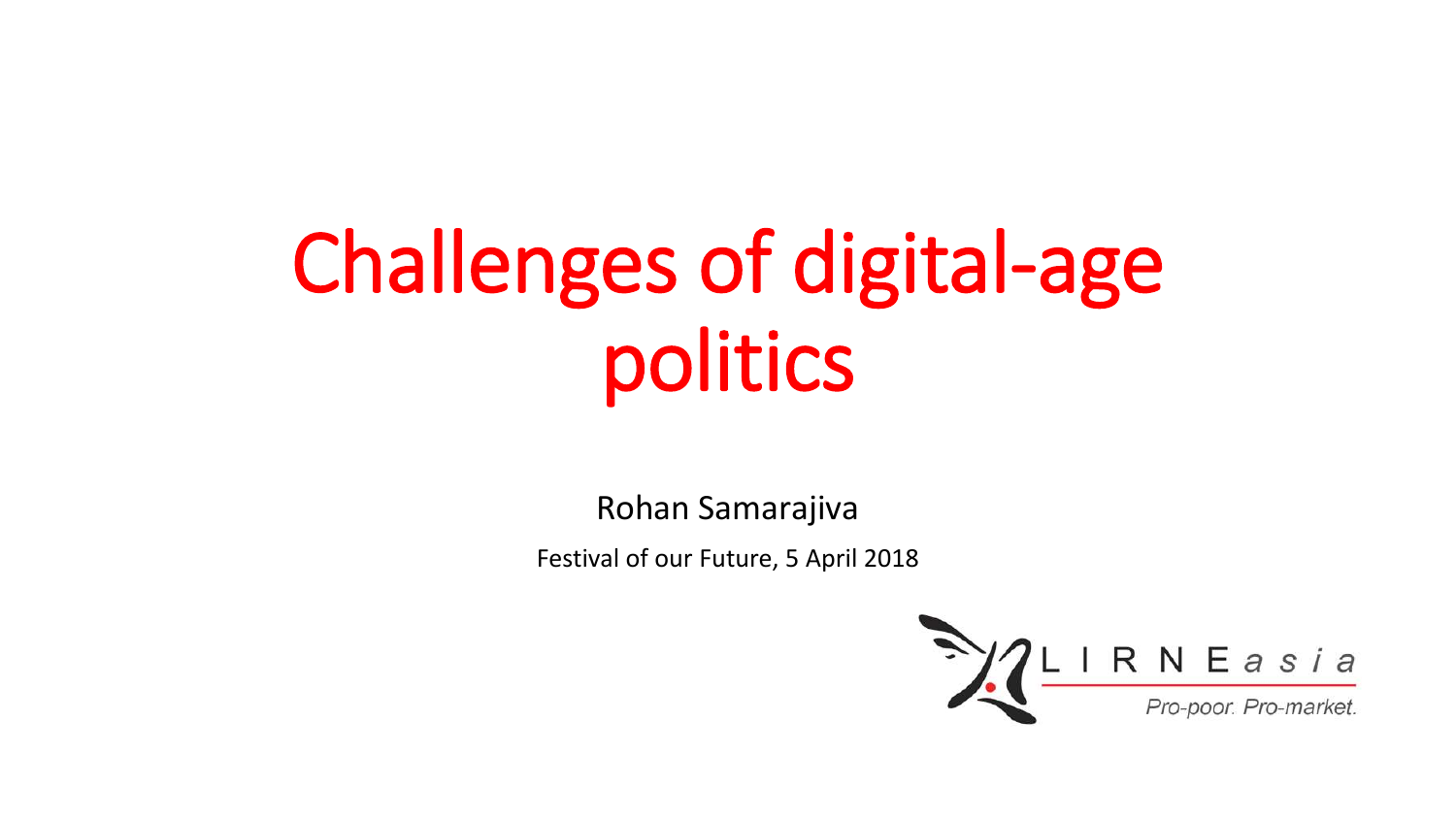## Politics = Conversation

• Politics = a conversation leading to a decision on matters affecting all or many of the members of a unit of rule (the country, a province, a city, or even an organization or an association)

#### **In an effective conversation**

- One must gain and hold the attention of the other or others
- If objective is a decision that all can live with, others must also have an opportunity to speak & be listened to
- Procedure for reaching a decision
- Not all need speak

 $\bullet$  . . .

• Some may speak for others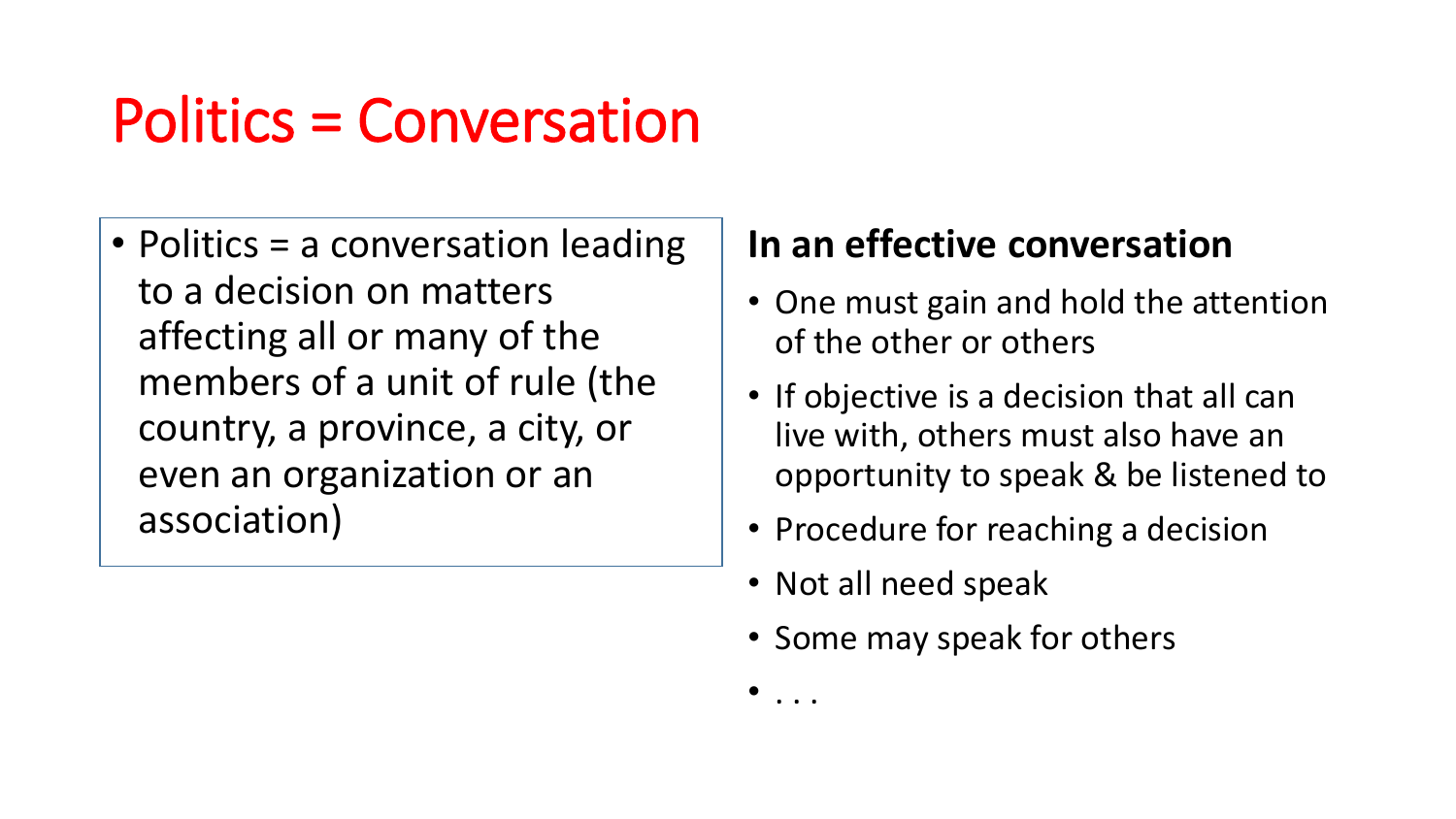### Conversation of 21 million?

- **Representative democracy?** Really?
	-
	- Can we select (& hold accountable) our representatives without conversations?
	- Can representative democracy work without broader, continuing conversations that involve stakeholders & public?

### • **Media**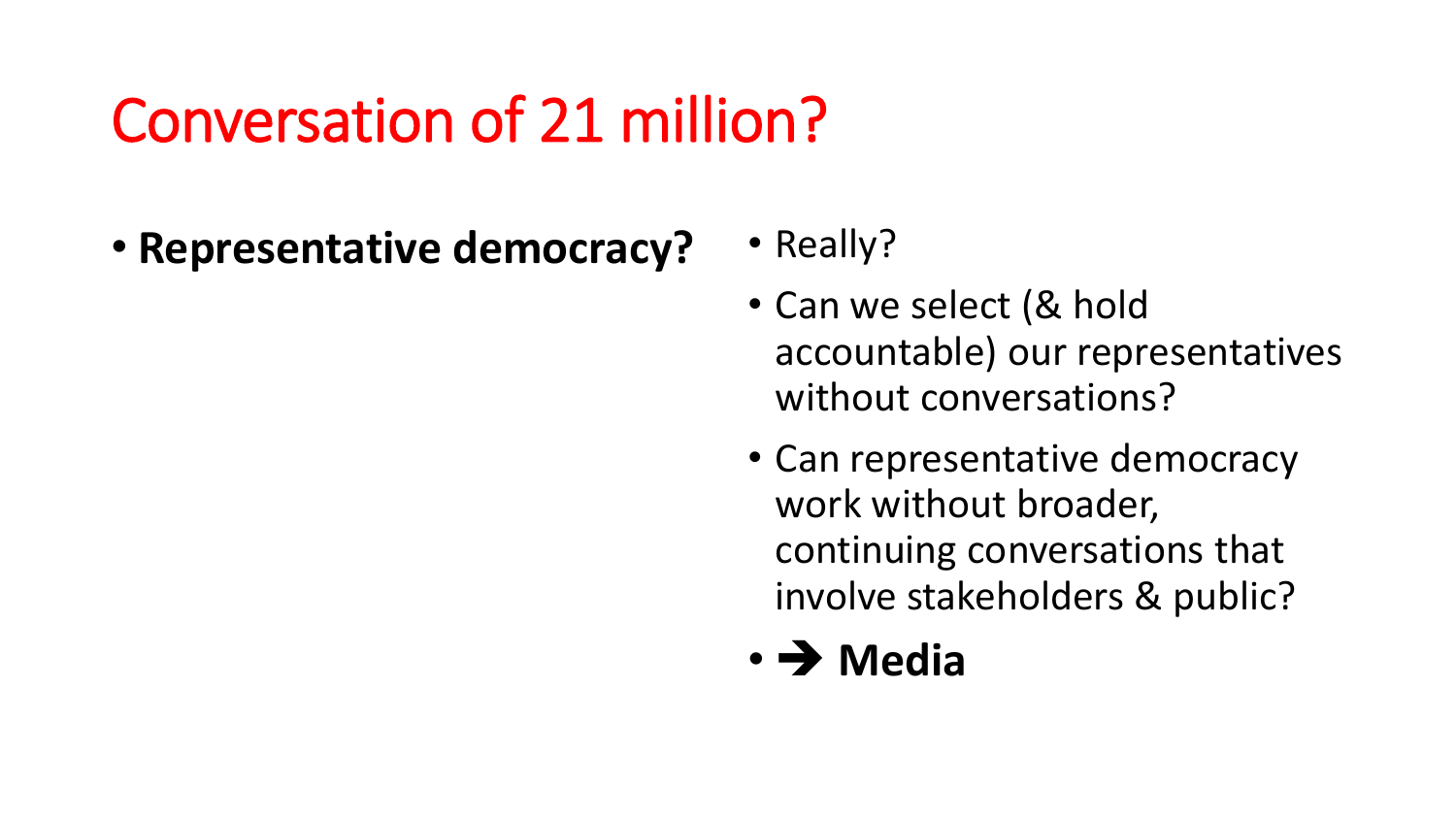# Media failing?

- Fractured audience  $\rightarrow$  People not attending to same messages/ conversations
	- Proliferating TV channels:  $9$  in 2006  $\rightarrow$  25 **in 2015**
	- FM stations doubled from **21 in 2006 to 53 in 2015**
	- Young people getting their news solely from social media
		- Some Facebook groups have members in the thousands
		- News being shared in large Whatsapp & Viber groups
- "A lie can run round the world before the truth has got its boots on." Being confirmed by systematic research
- Manipulation using psychographics . . .

#### **Top 5 Facebook groups w Lanka as keyword**

ශ්රී ලංකා ක්රිකට් කකාලකලෝ සහ කකලකලා **Lanka Cricket Boys & Girls) 519,246** Members

**Lanka facebook 367,669** Members

**Bike Home 343,527** Members

**Lions Cricket[ක්රිකට් පිස්සන්ටයි] 244,563** Members

**SL PC Gamers | පරිගණක ක්රීඩා 201,185** Members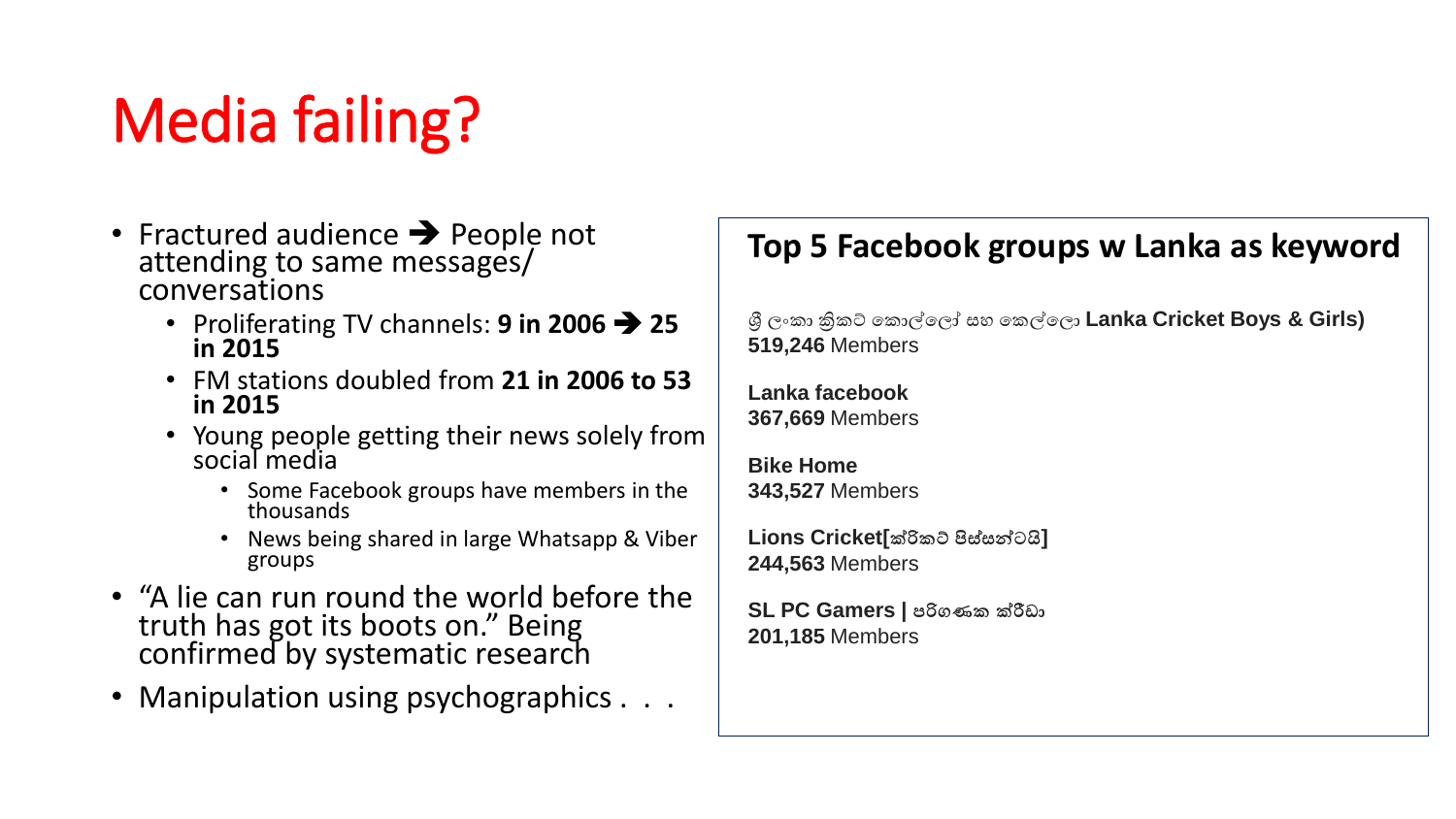### Time allocated to media by a typical Sri Lankan..



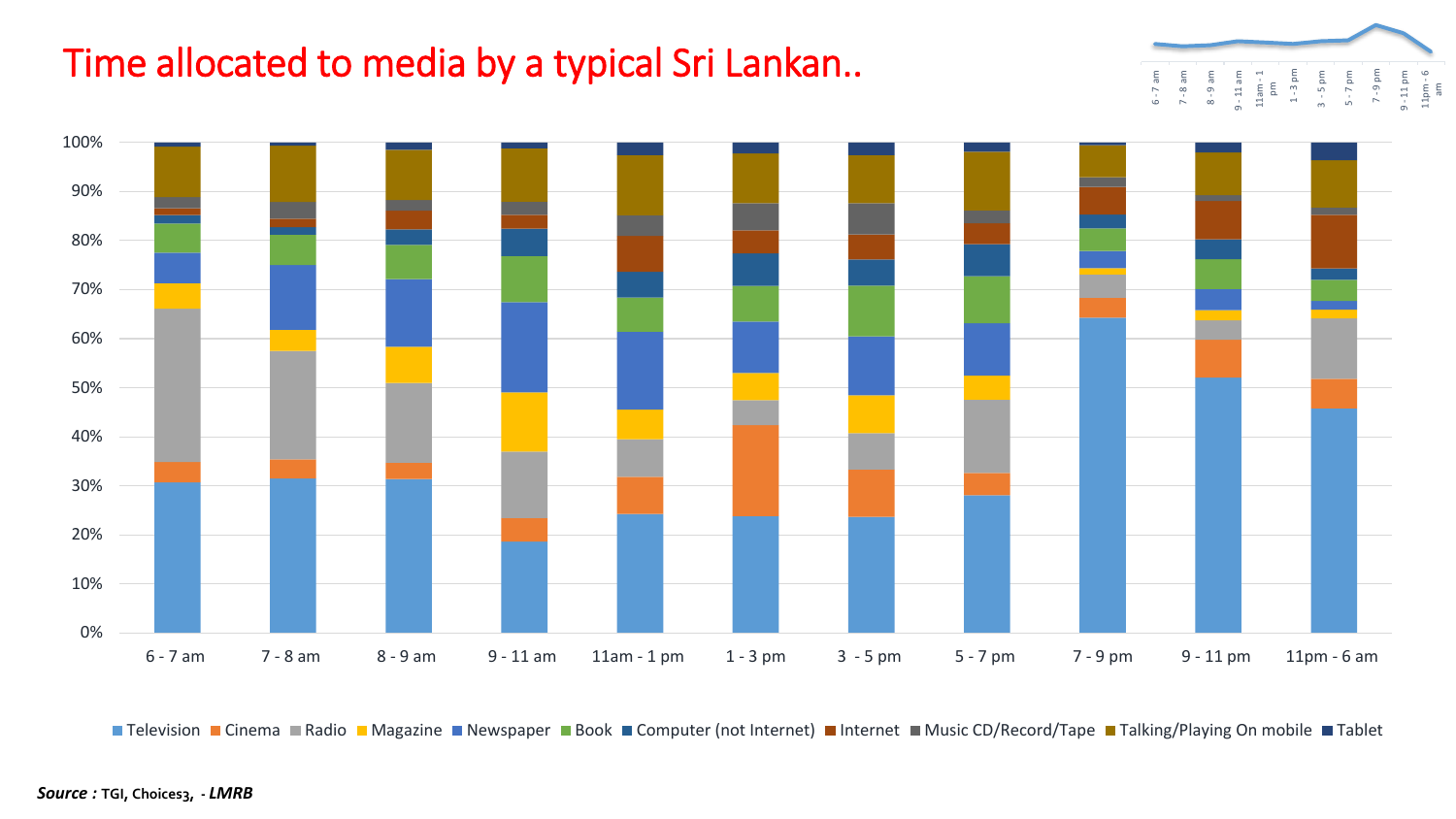# Sri Lanka as political laboratory: Sample outcomes in pre-digital "golden age"

- Sinhala Only legislation and failure to make acceptable provisions for Tamil, 1956
- Riots across the country, 1958
- Assassination of a Prime Minister, 1959
- Adoption of lunar calendar with variable work weeks disconnected from the world, 1965-70
- First insurrection, 1971
- Constitution making without consent of minorities, laying ground for civil conflict, 1971-72
- Malnutrition, Marasmus and Kwashiorkor due to misguided economic policies, 1972-77